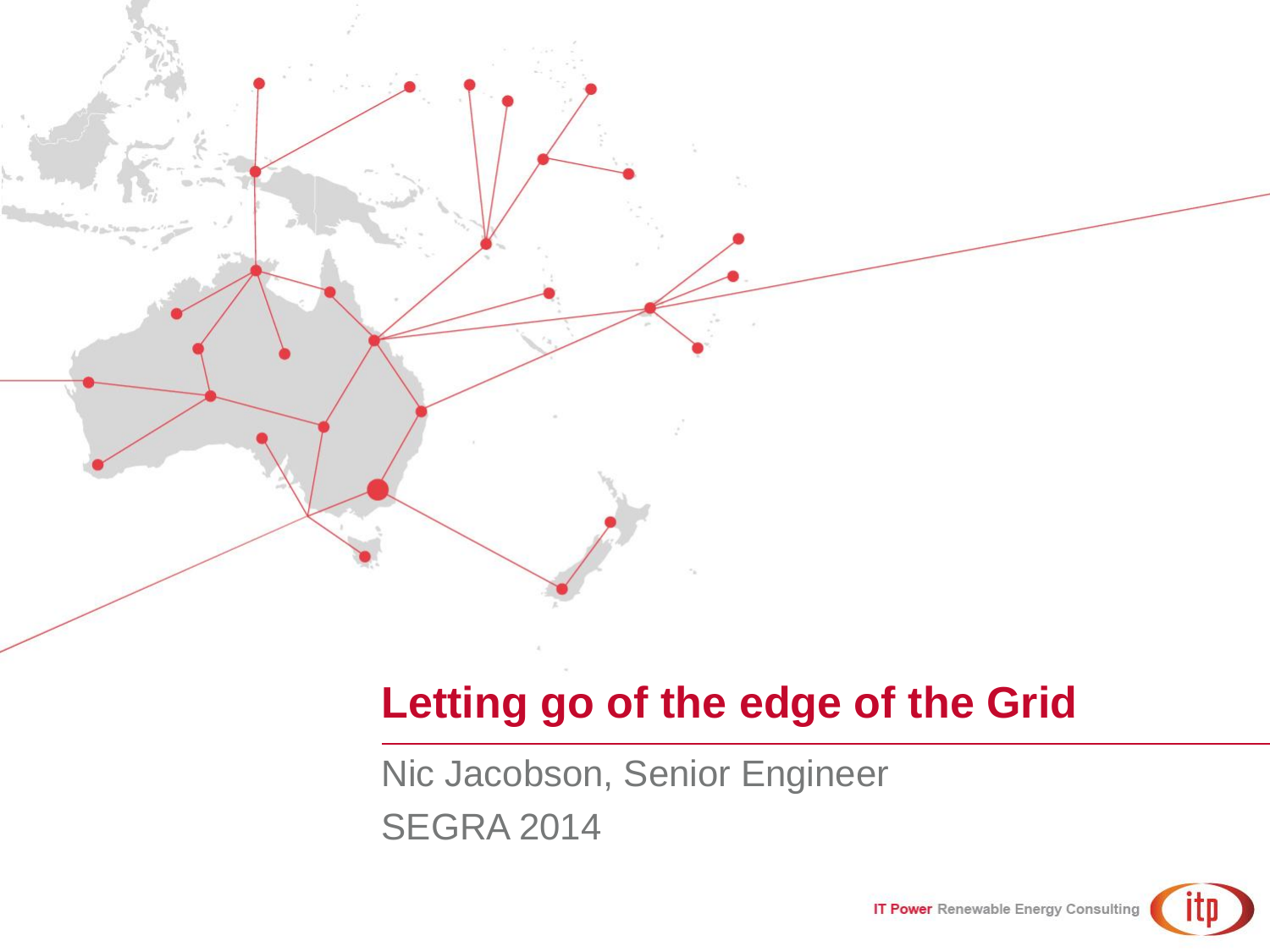# **SEGRA 2014**

#### Critical issues at SEGRA 2014 include:

- Future opportunities for regional Australia;
- Megatrends and regional productive industries;
- Single industry and service towns' discussion.

#### Key themes include:

- 1. Maximising industrial diversity and employment opportunities
- 2. Supporting liveability through health, education and amenity
- *3. Sustainable utilities - energy and water*
- 4. Infrastructure through soft and hard networks

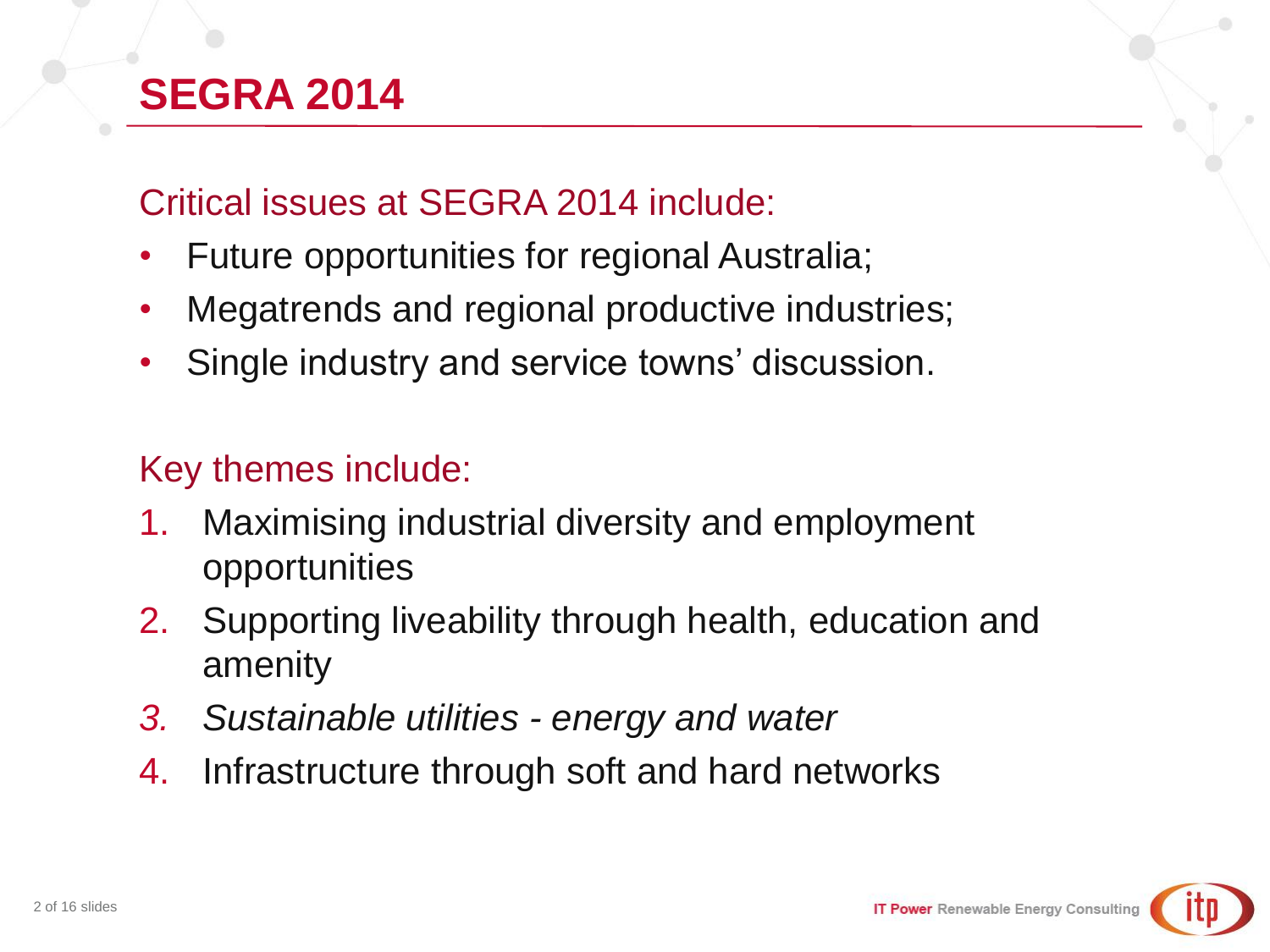## **Remote Regional Hubs:**

hubs and nodes

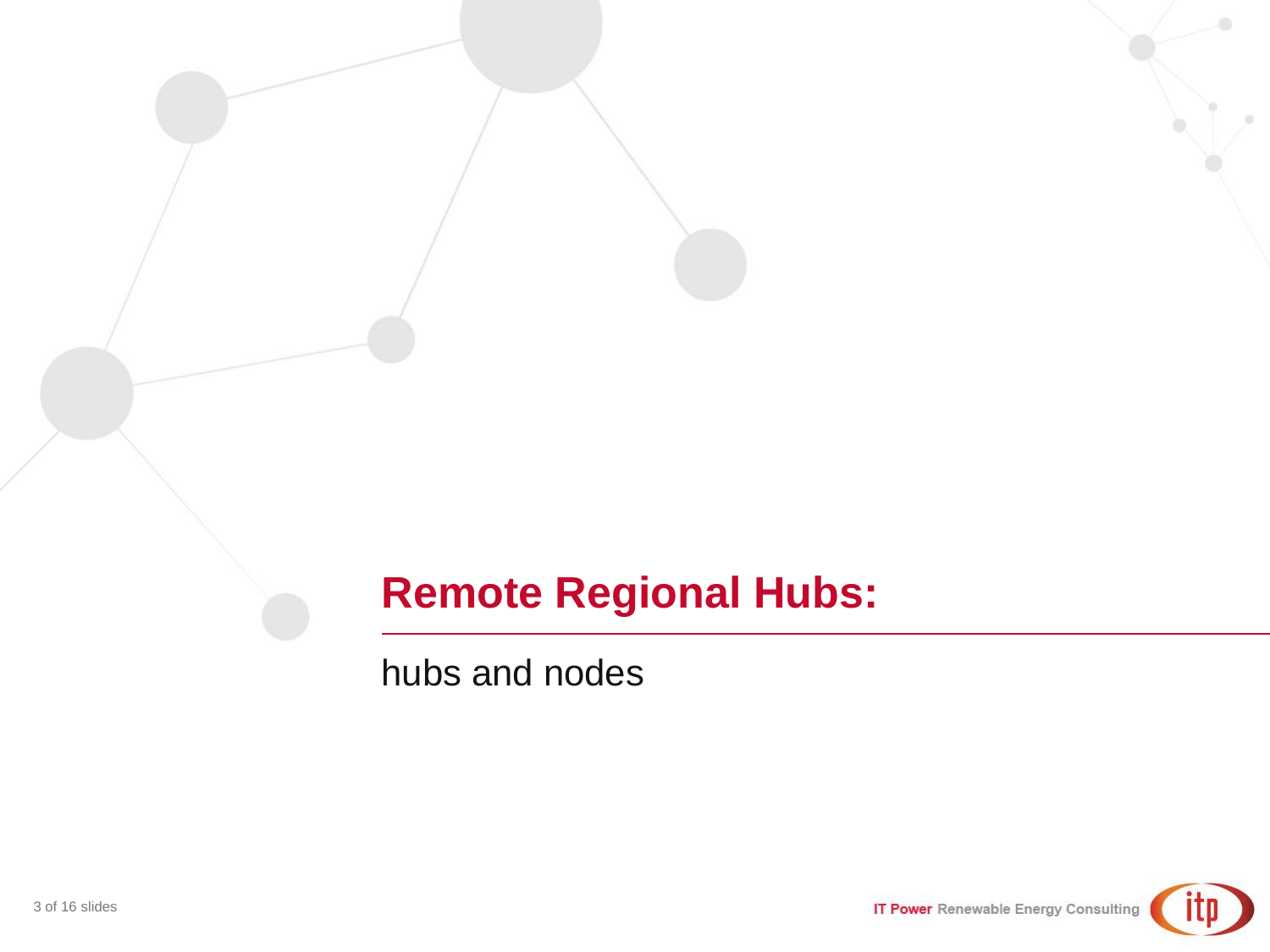# **Letting go of the edge of the Grid**

- 1. Electricity system and market background
- 2. Going off grid, a growing theme
- 3. What does it mean to let go?
- 4. How would it happen?
- 5. What is stopping communities letting go?

# 6. What next?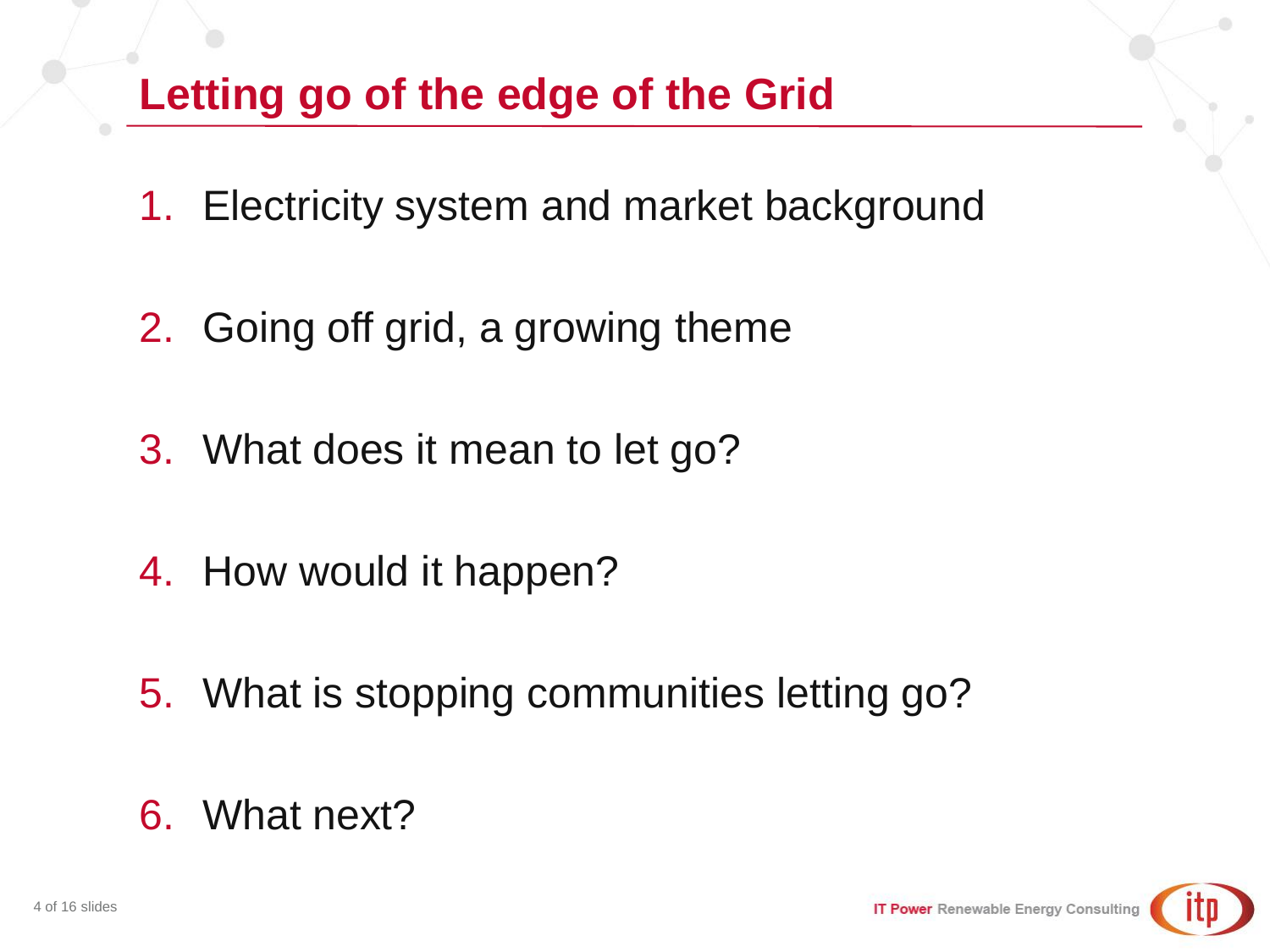#### **The electricity system: hubs and nodes?**



Image source: http://altenergymag.com/emagazine.php?issue\_number=09.04.01&article=smartgrid/

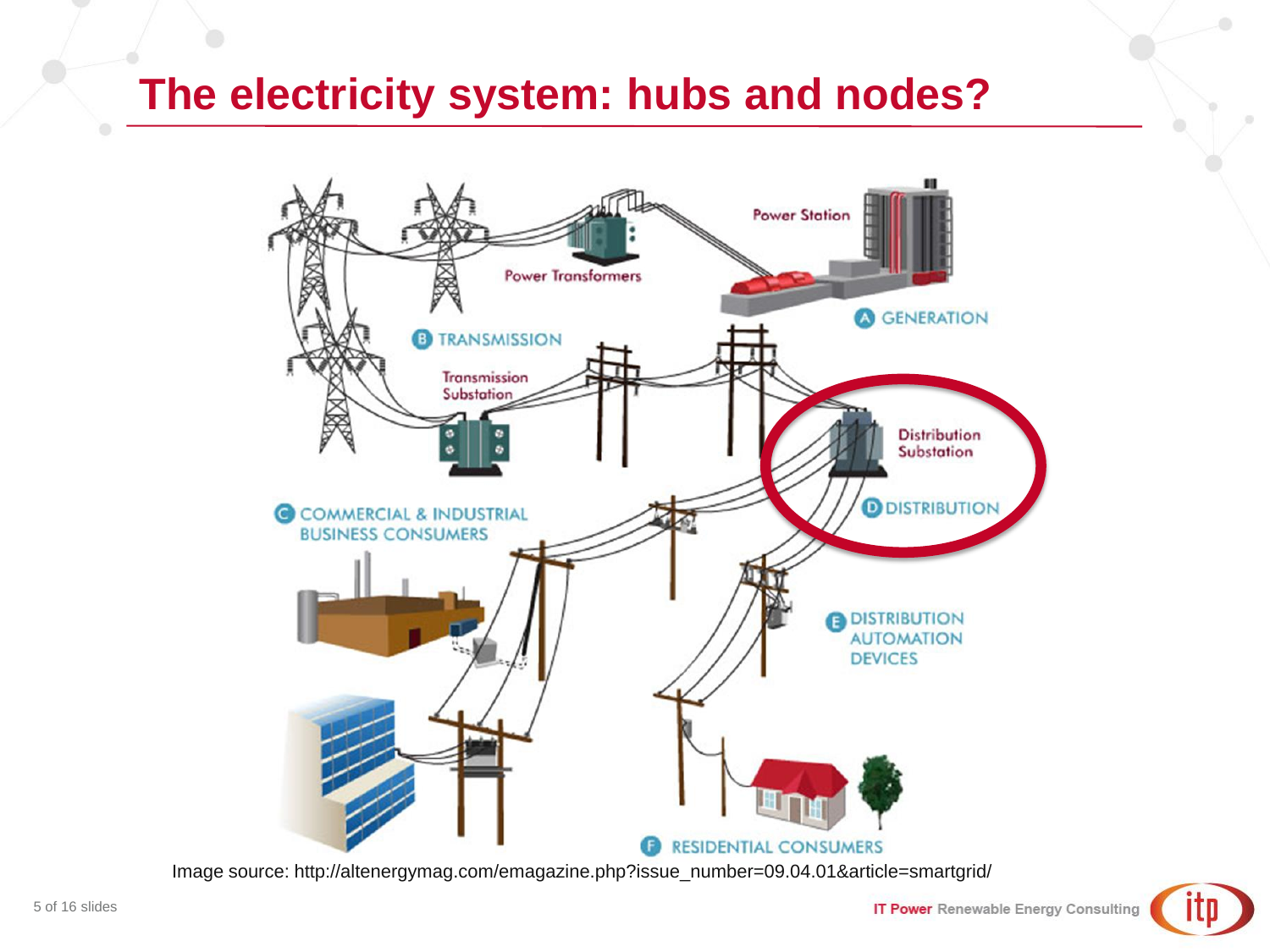# **The electricity system: changing structure**



Image source: http://cleantechnica.com/2011/08/23/why-we-should-democratize-the-electricity-system-part-1/

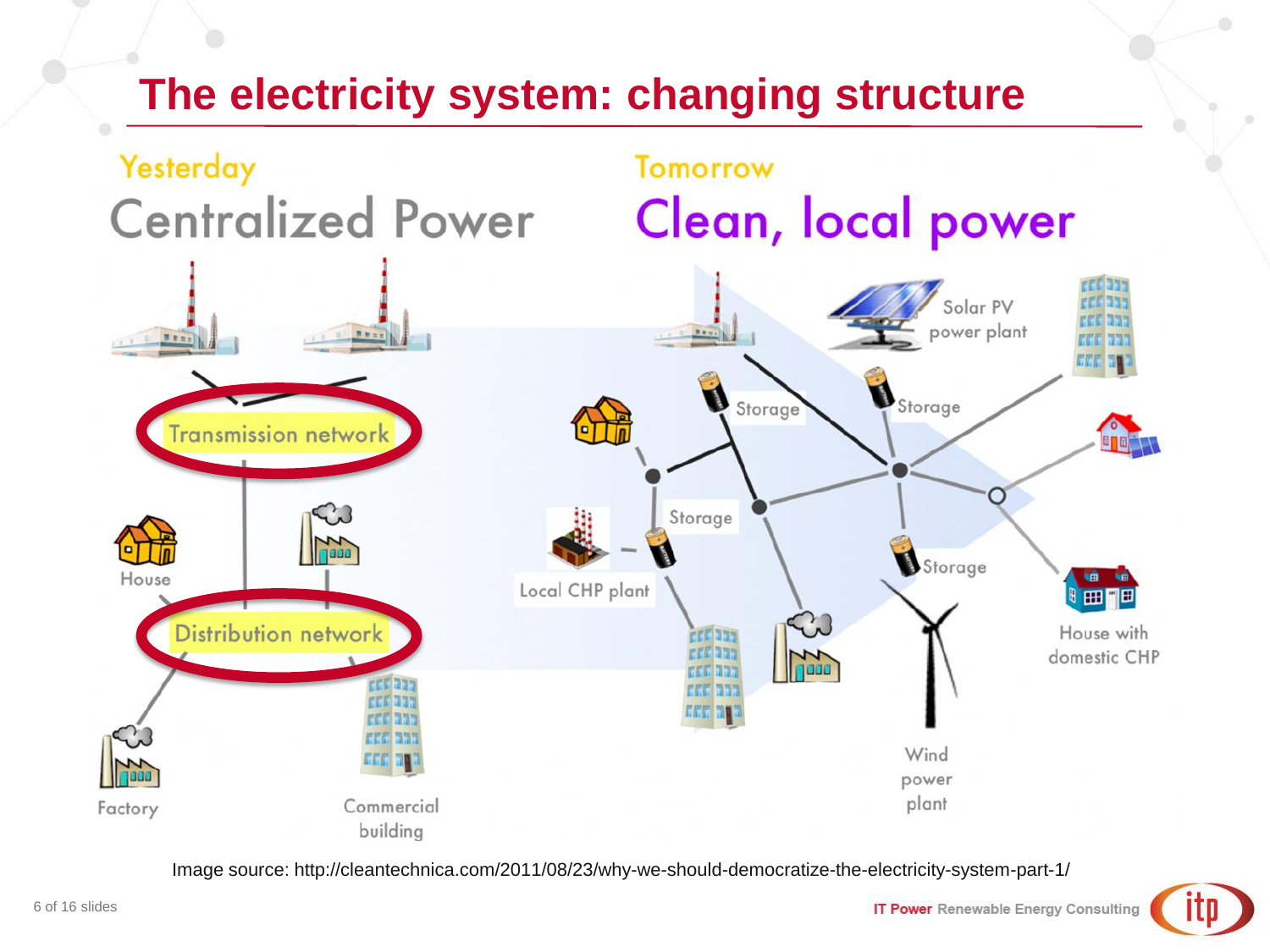# **National Electricity Market**

#### 4 main components

- Generators
- Retailers
- Network service providers
- Customers (also generators)

Was all State-owned, now mostly privatised

#### Price increase drivers

- Aging assets
- Peak demand

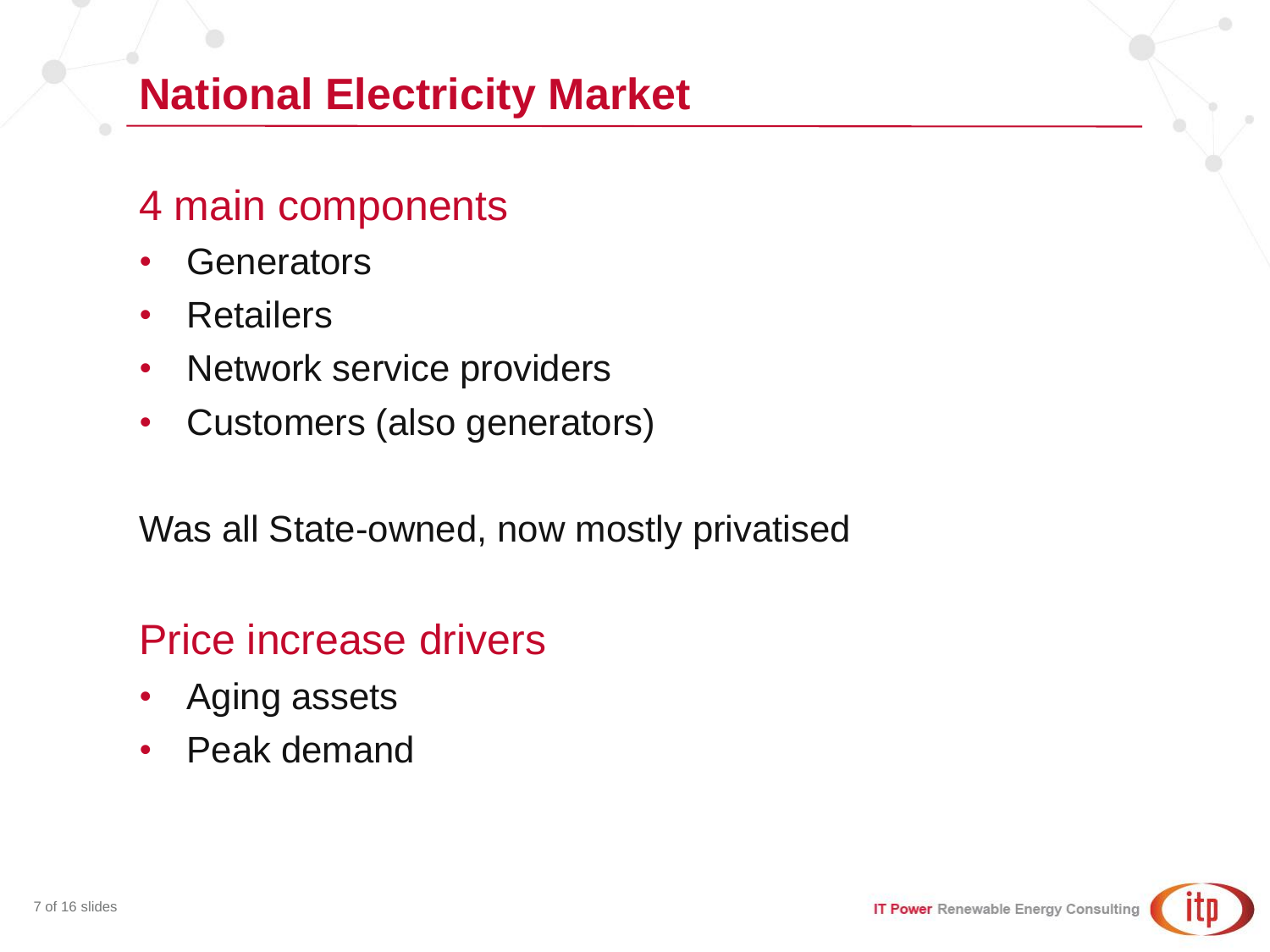# **A growing theme**

• Industry, researchers and advocacy groups are talking about going off grid



- Households going off grid seen as next step
- Challenges to the existing business model
- Community renewable energy projects
- Community retailers
- Zero Net Energy Towns

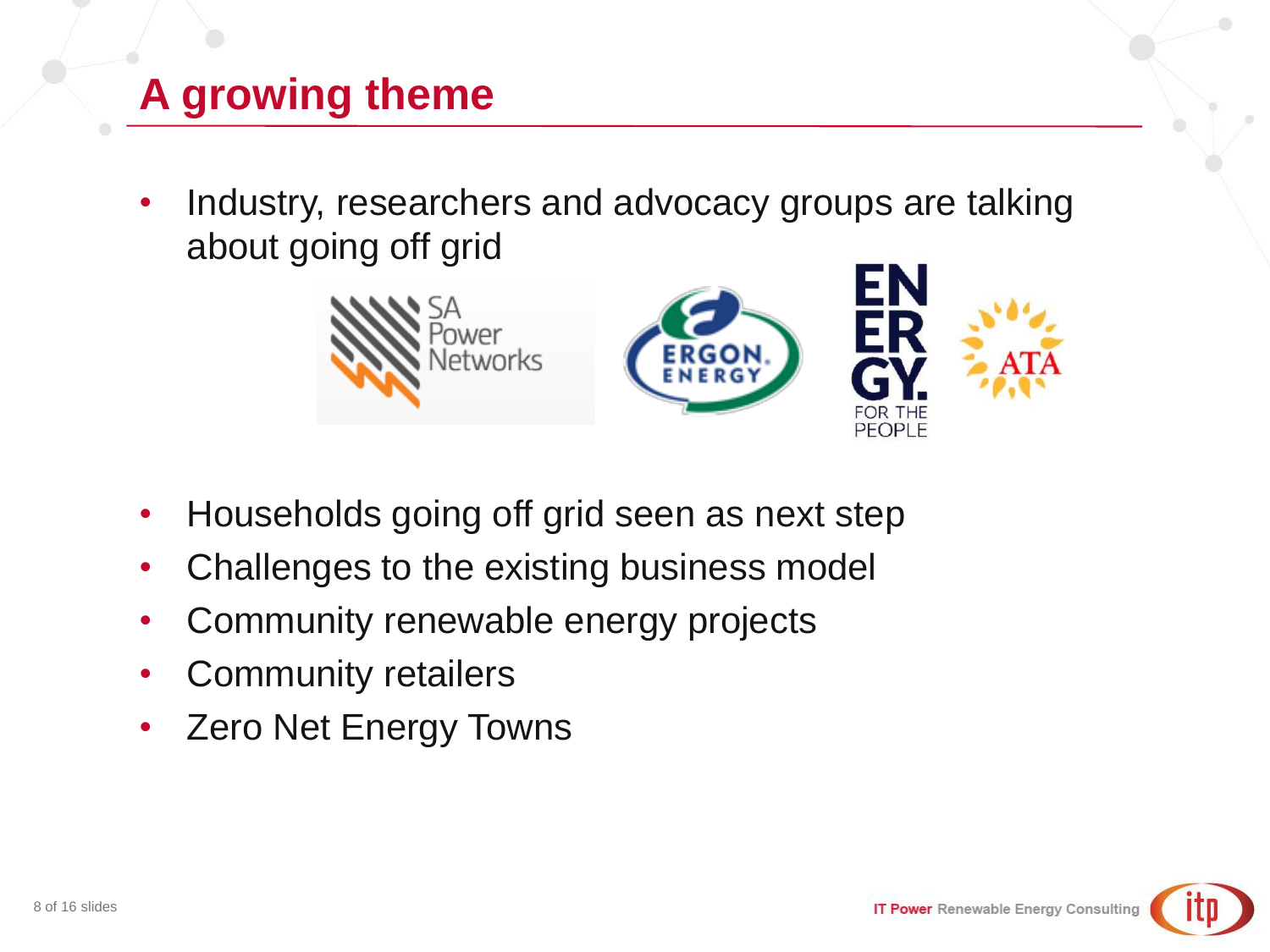#### **From on grid to off**



Image source: http://altenergymag.com/emagazine.php?issue\_number=09.04.01&article=smartgrid/

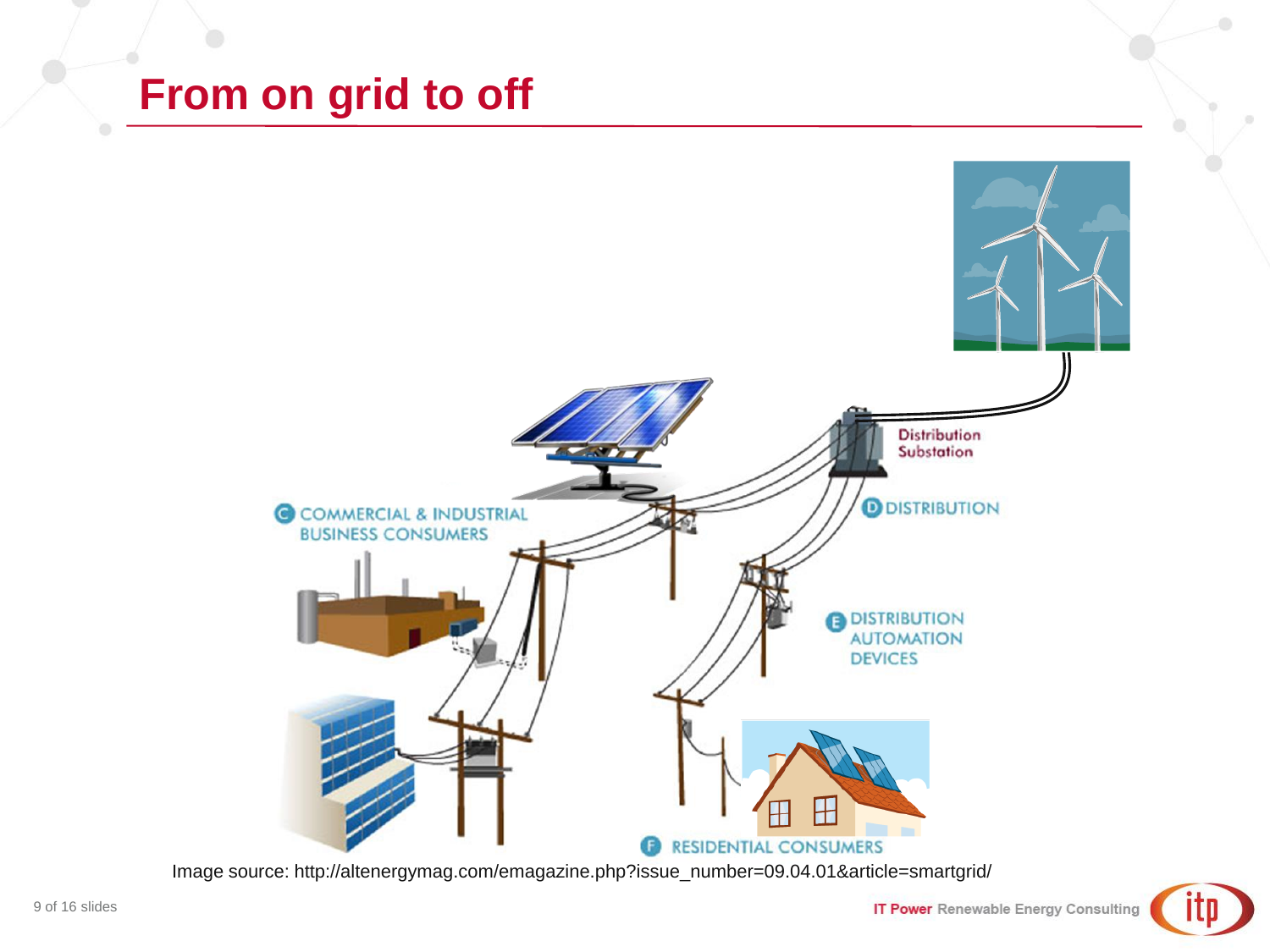## **What does it mean to let go?**



- The community becomes independent of the grid
	- There are many communities off-grid already
	- Different approaches cross-subsidy vs cost recovery
- An alternative supply of energy is required
	- This is the difficult part
	- Takes time and capital, not an instant fix
	- Local benefits

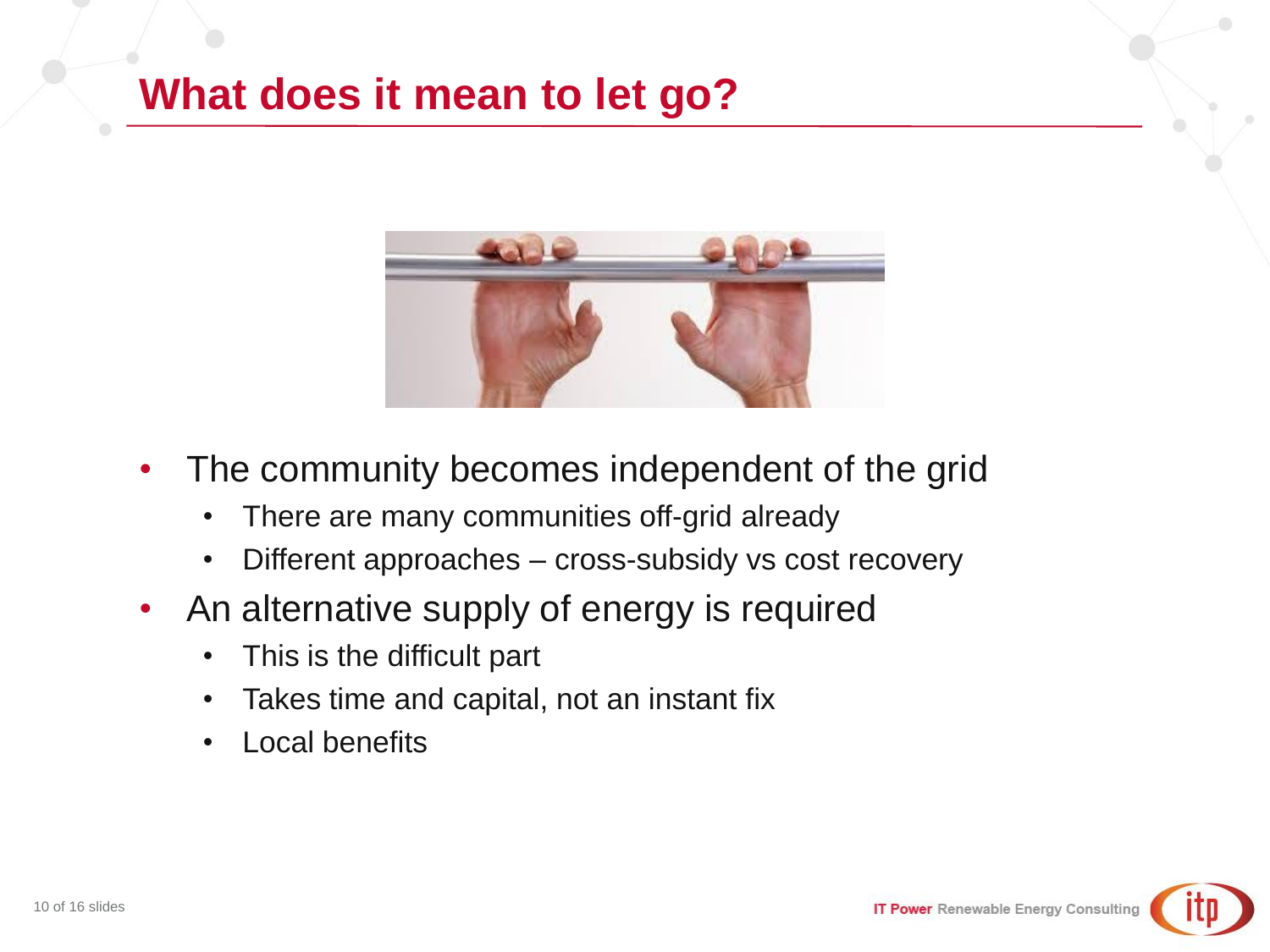## **Where could communities let go?**



- On the fringes of the grid
- Average density of customers is low
- Outside towns, density is even lower
- **Bush fire risk** areas

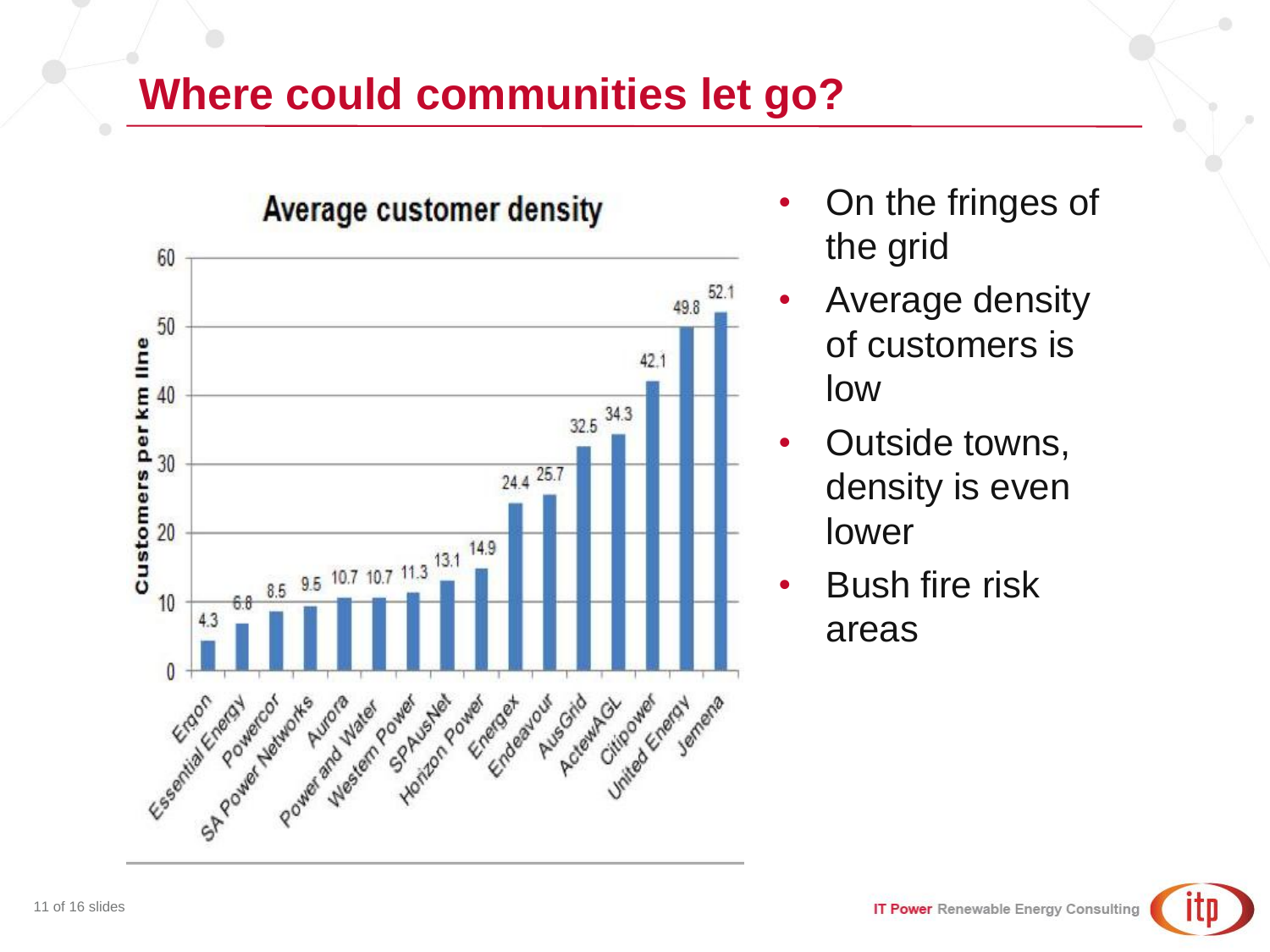# **How would it happen?**

- 1. Establish new business entity to generate, distribute and sell electricity
- 2. Acquire the local network and rationalise
- 3. New infrastructure required energy supply
- 4. Transition from the current arrangements
- 5. Disconnect from the grid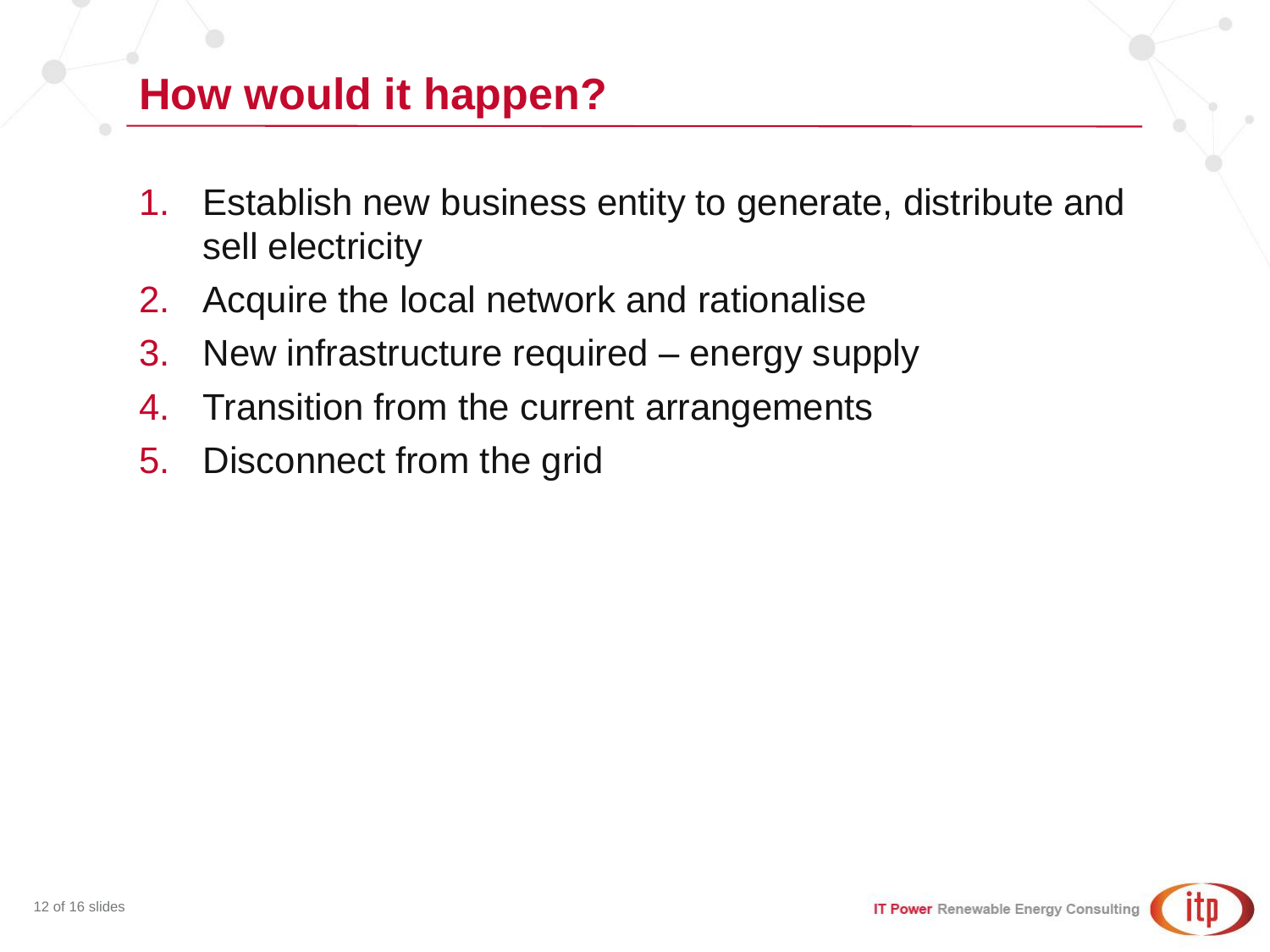# **What is stopping communities?**





- Capital
- Regulation to cover the transition
- Business models
- Community drive

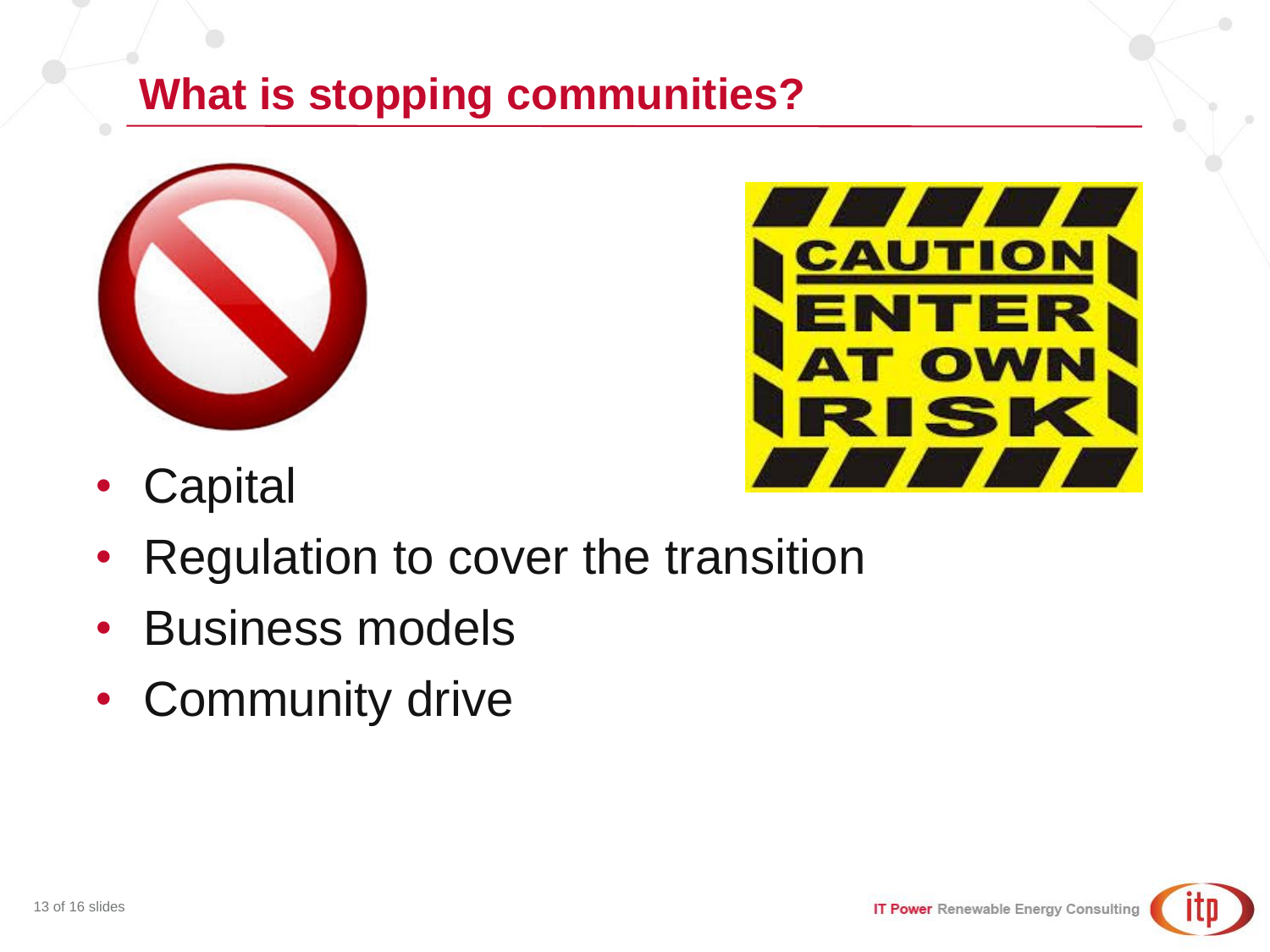## **Business models**

- IPPs already selling power off-grid
- Complete network purchase back to the point of supply
- Embedded networks
- Distribution companies can be involved

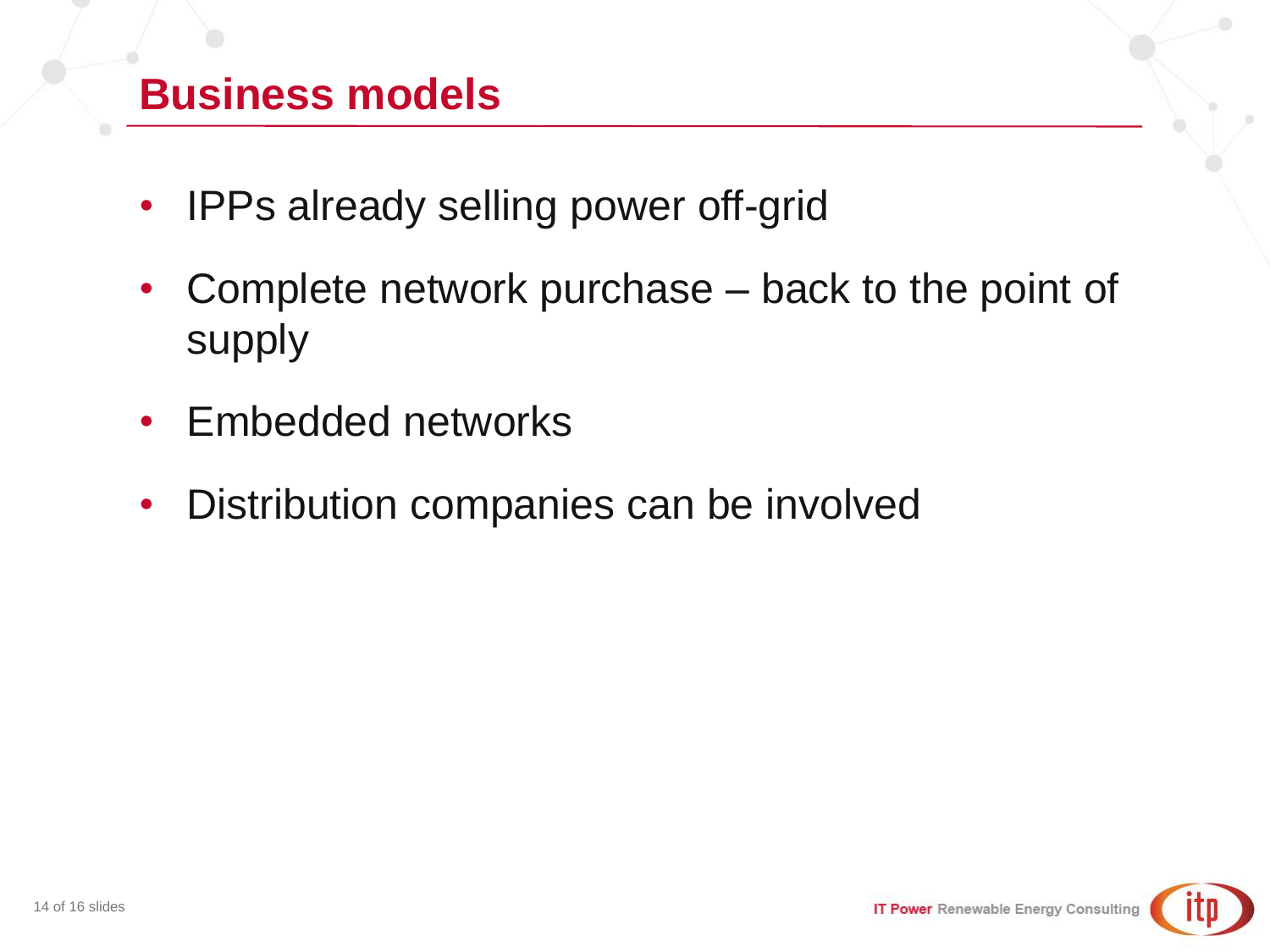# **Regulation**

- Regulation exists for off-grid communities, embedded networks
- Doesn't cover a transition from on to off
	- Choice of retailer
	- Change of asset base



• Process of developing regulation needs to start

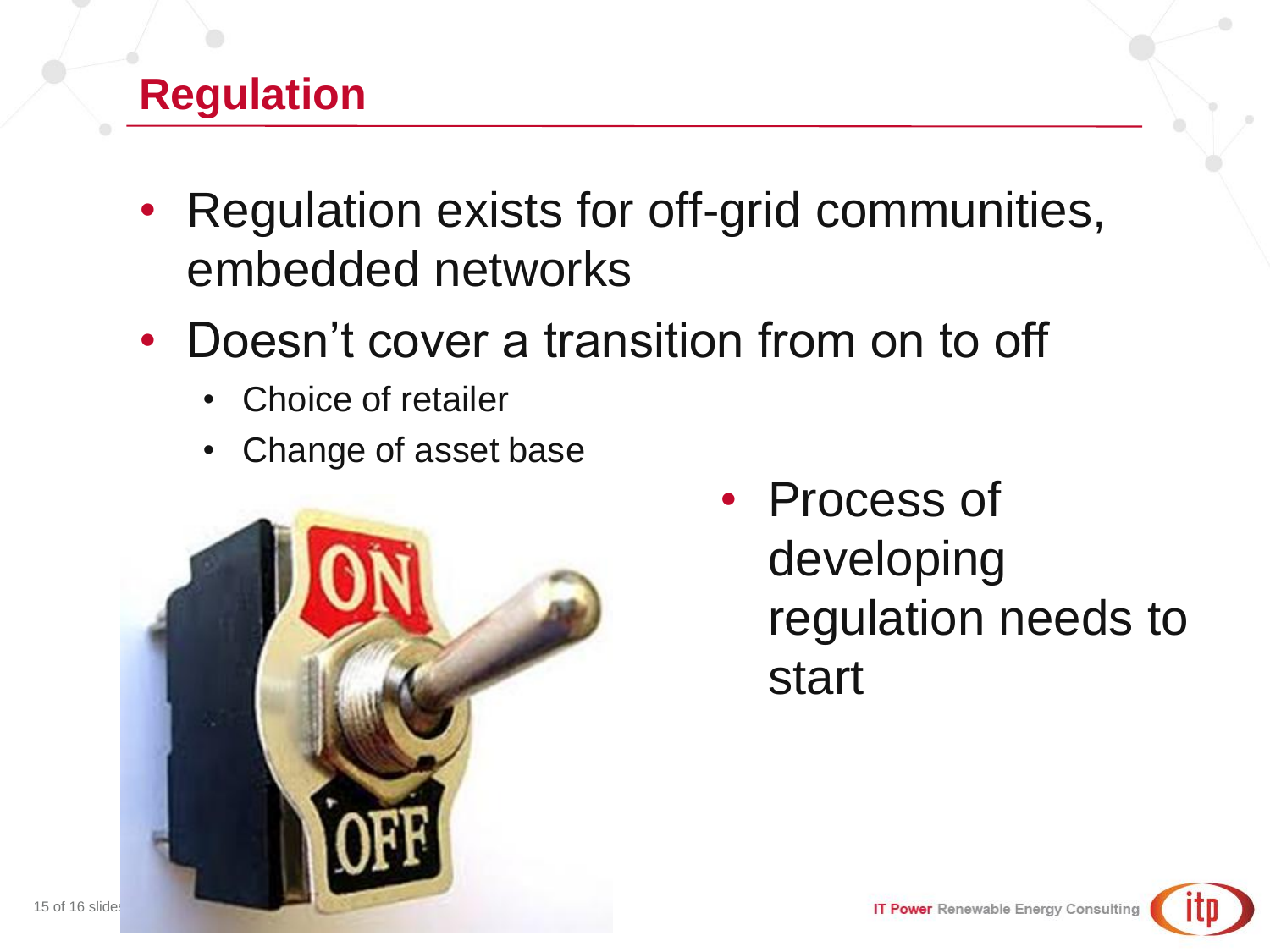# **Actions and messages**

- Precedents exist
- Opportunity is emerging
- Need to start a regulatory reform process